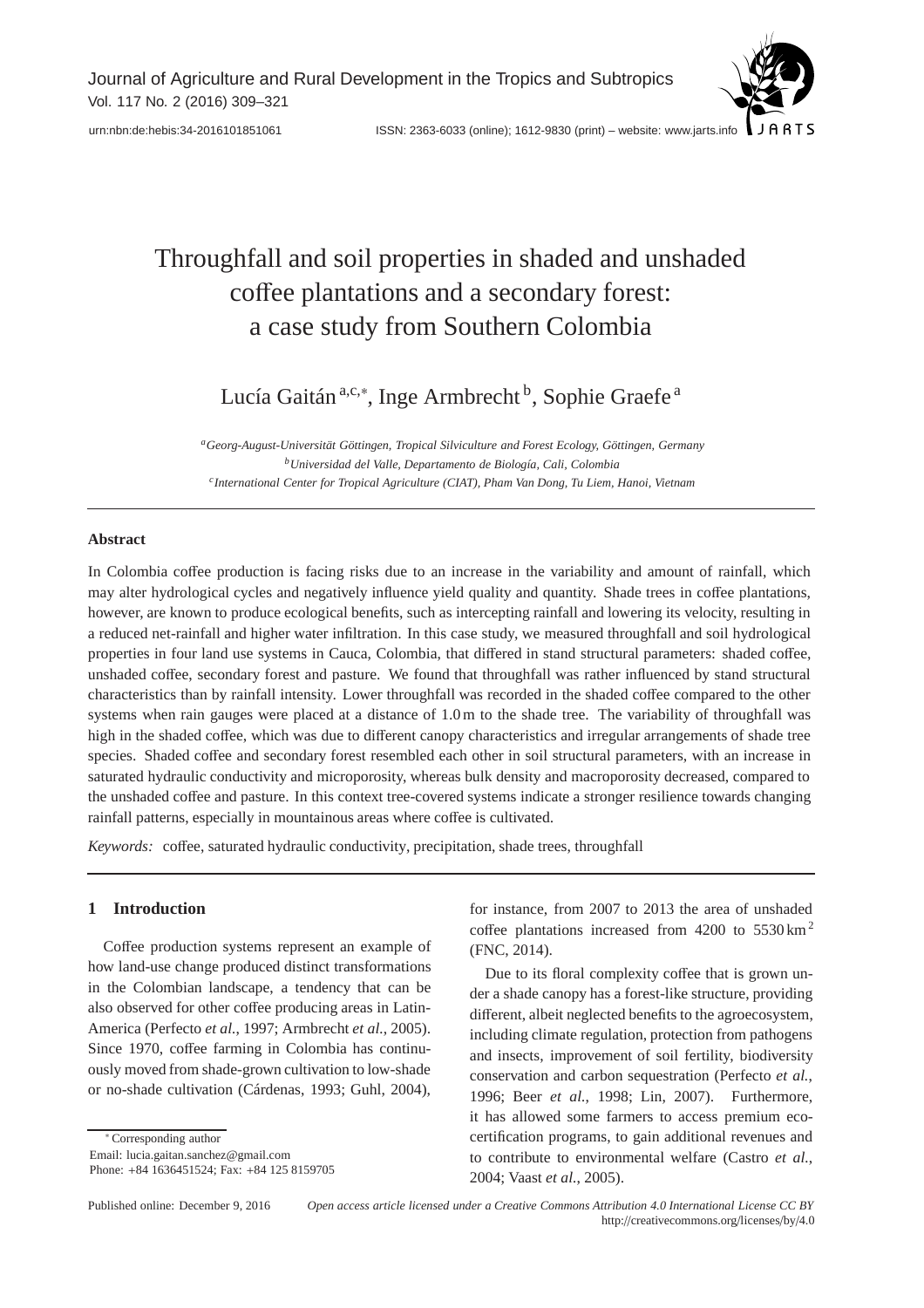Climate projections for Colombia show that temperatures will most likely increase by 2.5 °C and precipitation by 2.5 % by the year 2050. The country is also affected through climate variations related to El Niño and La Niña (Lau *et al.*, 2010), i.e. in the season 2011– 2012 La Niña reduced the number of dry months in the Colombian coffee region from four to one (FNC, 2012). There is a strong tendency towards an increase in the variability of precipitation, with the wettest periods becoming wetter and the driest periods becoming less dry (Lau *et al.*, 2010). Such variations in rainfall will alter flowering dates of coffee and the hydrological cycles in the plantations, and will most likely result in yield reductions (Porter & Semenov, 2005; Läderach *et al.*, 2011). Through simulation models Van Oijen *et al.* (2010) found that doubling the amount of rainfall would negatively affect coffee production systems in 28 % of the cases in Central America, whereas at the same time, 50 % higher nitrogen losses and 336 % higher soil losses would occur. Additionally, a 5 °C increase in temperature resulted in a 19 % decrease of coffee yield in unshaded coffee compared to shaded coffee.

Preventing shaded coffee plantations from being converted to monocultures or conversely, introducing shade trees in open plantations may be important strategies to mitigate the effects of extreme rainfall and temperature events, since trees modulate the micro-environment by buffering humidity and soil moisture availability and by enhancing soil organism activity (Martius *et al.*, 2004; Siles *et al.*, 2010b). Furthermore, the Colombian Coffee Growers Federation has a strong interest in developing compensation schemes for hydrological services provided by trees in river basins of the coffee growing region (Sosa & Moreno, 2014).

Depending on the canopy characteristics of vegetation, different amounts of water are intercepted by the canopy and evaporated directly into the atmosphere (Hodnett *et al.*, 1995; Grip *et al.*, 2004). This is also true for shaded vs. unshaded coffee, which differ significantly in the amount of vegetation. Measuring throughfall is an efficient way to determine the amount and distribution of water that reaches the soil (net rainfall) in this context. Throughfall is mainly influenced by the vegetation structure, the intensity and duration of precipitation (Crockford & Richardson, 2000). For instance, light rain with small raindrops will be rather intercepted by the canopy, whereas heavy rains will saturate the upper canopy storage capacity, transmitting most of it to the lower strata (Salas, 1987). Also, the presence of shade trees and other vegetation creates a second layer above the coffee plants, which increases the variability

of vertical water distribution and reduces the amount of water reaching the soil (Herwitz, 1985; Siles *et al.*, 2010a). Once rainfall reaches the soil, many factors influence water storage and movement, such as infiltration rate, porosity and texture (Zimmermann *et al.*, 2006; Scheffler *et al.*, 2011). These properties depend on land use type and management practices. Forest cover promotes water infiltration and groundwater recharge during the rainy season, and is able to supply water during the dry season. However, those soil hydrological dynamics of forests are often lost by land conversion (Bruijnzeel, 1989; Sandström, 1998; Malmer *et al.*, 2009). In general, land use practices involving any sort of farming (crop cultivation, grazing) affect the soil physical properties by the decrease of water storage in the soil and a reduction in the movement through the soil profile (Jaramillo, 2002b).

The present study aimed at measuring throughfall and soil hydrological properties in four different land use types in a coffee producing region of South-Western Colombia: shaded coffee, unshaded coffee, secondary forest (positive control) and pasture (negative control). It was assumed that the presence of shade trees in coffee plantations reduces the net rainfall compared to unshaded coffee due to a higher interception loss. Furthermore, shade trees might improve soil hydrodynamics in a way that the net rainfall input in the tree-covered systems will infiltrate and conduct a greater amount of water into the soil profile with a possible runoff reduction.

# **2 Materials and methods**

## *2.1 Study sites*

The field study was conducted during the months of highest rainfall, April and May 2013, at "Vereda El Rosal" (02° 51′ 856″ N, 0.76° 33′ 916″ O), which belongs to the district of Mondomo in the municipality of Caldono, department of Cauca. The study sites were located on the eastern slopes of the western Andean mountain range (Cordillera Occidental) at elevations of 1340 to 1430 m a.s.l. The climate is mild and humid, with a mean annual temperature of 22 °C and annual rainfall of 1600 mm (Jaramillo *et al.*, 2011). The rainfall patterns are bimodal with rainfall peaks recorded during the months of April–May and October-November, and a dry period lasting from May to October, which is interrupted by a smaller rainy season in July–August (Pardo-Locarno *et al.*, 2005). The soils are derived from deposits of volcanic ashes over igneous rocks, and are deep and well drained (IGAC, 2009).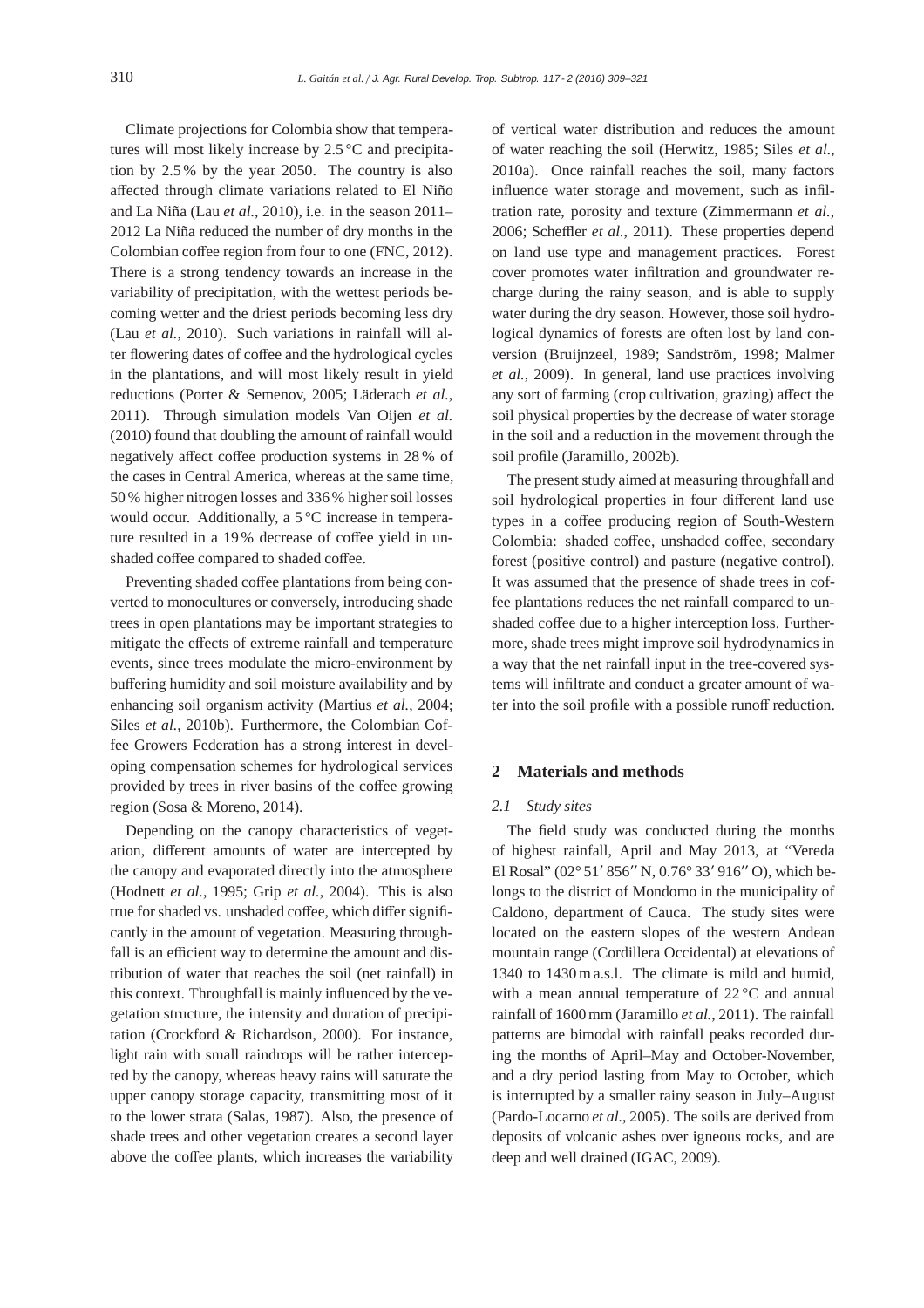Average rainfall registered at the El Madrigal Meteorological Station from 1997 to 2010 was 108 mm for the month of April and 103 mm for the month of May (FNC, 2013). However, during the period of 2006–2013 above average rainfall values were already recorded except for the year 2009, and the year-to-year variability was high (Fig. 1a). The number of rainfall events during the months of April and May was between 9 to 18 days month−1, except for the rather dry year of 2009 (Fig. 1b).

The study was conducted on four plots representing the land use systems shaded coffee, unshaded coffee, secondary forest and pasture. The unshaded cof-

fee was located at a distance of 68 m from the pasture and 258 m from the forest, whereas the shaded coffee was 120 m from the pasture. The experimental plots had a size of approximately  $40 \times 30$  m, and were located within each patch of land use system. The shaded coffee was planted in 2010 beneath approximately 20 years old shade trees, which were located within the coffee row. It comprised a total area of 2 ha, with spacing of 1.4 m between the coffee rows and 1.2 m within the coffee row, resulting in 5674 coffee plants ha<sup>-1</sup> (Fig. 2b). Shade trees were mainly composed of leguminous *Inga* species and non-leguminous mango (*Mangifera indica*) trees, which were planted within the coffee rows at spa-



**Fig. 1:** *(a) Gross precipitation and (b) frequency of rainfall events during the months of April and May. Data from 2006–2012 was taken from El Madrigal Meteorological Station (FNC, 2013), whereas the values of 2013 were obtained in the present study.*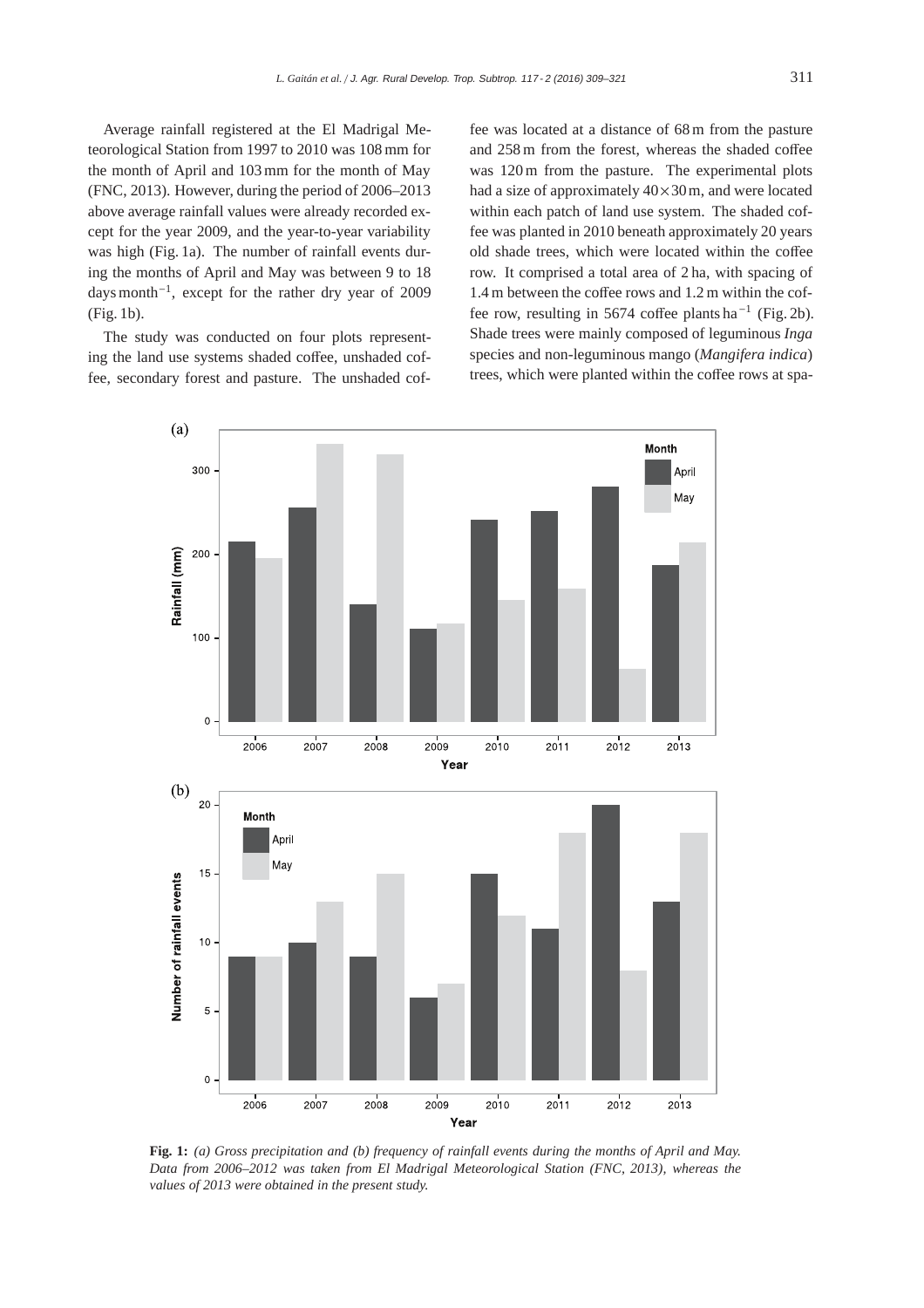cing of  $6\times 6$  to  $7\times 7$  m. The unshaded coffee was planted in 2009 and comprised an area of 1 ha, with spacing of 1.5 m between the coffee rows and 1 m within the coffee rows, yielding in a density of 6666 coffee plants ha <sup>−</sup><sup>1</sup> (Fig. 2c; personal communication with farmers 2013). Previously to coffee establishment this plot was a cattle pasture. The area under secondary forest was 4 ha and it existed for at least 14 years. It consisted of a fragment nearby a stream and selective logging was practiced for large diameter trees dominated by the Lauraceae family (personal communication with farmer 2013). The pasture comprised an area of 3 ha. Each hectare was separated and used a rotational grazing system based on 60 days.

#### *2.2 Throughfall*

In order to determine throughfall, the approach of Siles *et al.* (2010a) was slightly modified (Fig. 2). In each plot nine sets of rain gauges were placed randomly with a minimum distance of 4 m from each other, and at 20 cm height from the ground floor. The rain gauges were made of cylindrical plastic bottles with a diameter of 5 cm, and the volume was standardized through a

graduated cylinder. To obtain a temporal comparability throughfall was collected every morning between 7– 10AM during two months. Each set consisted of two rain gauges that were placed at distances of 0.1 and 0.5 m from the target plant (Fig. 2a). In the shaded coffee, each of the nine sets comprised two distances from the shade tree (1 m and 2.3 m, Fig. 2b). In this system gauges were placed below four different shade tree species, which were *Inga densiflora* (n=1), *Inga edulis* (n=3), *Mangifera indica* (n=4) and *Oreopanax floribundus* (n=1). In the unshaded coffee and the secondary forest nine sets of rain gauges were placed following the same spacing (Fig. 2c, 2d). In the secondary forest saplings with the same DBH (diameter at breast height) of coffee plants (i.e. 1.9-2.2 cm, in the following called target plant) were chosen, in order to place the rain gauges at the corresponding distances. The distance between the rain gauges and the trees was on average 6.6 m. The same arrangement was followed for the pasture to measure gross precipitation  $(P_g)$ , i.e. nine sets were placed randomly. To ensure preciseness of the field data *Pg* was compared to recordings of the Madrigal Meteorological Station located 1.1 km from the study area.



**Fig. 2:** *Sketch of the experimental design for measuring throughfall in each land use type, based on Siles et al. (2010a). (a) represents one set of rain gauges placed at a defined distance to the co*ff*ee plant, (b) set-up in the shaded co*ff*ee located at distances of i) 1 m and ii) 2.3 m from the shade tree, (c) set-up in the unshaded co*ff*ee, and (d) set-up in the secondary forest, where the sets of rain gauges were placed next to trees with a similar diameter as co*ff*ee plants. Since there were no co*ff*ee plants or shade trees in the forest, in this case, the black dot represents the target plant referred as to in the text.*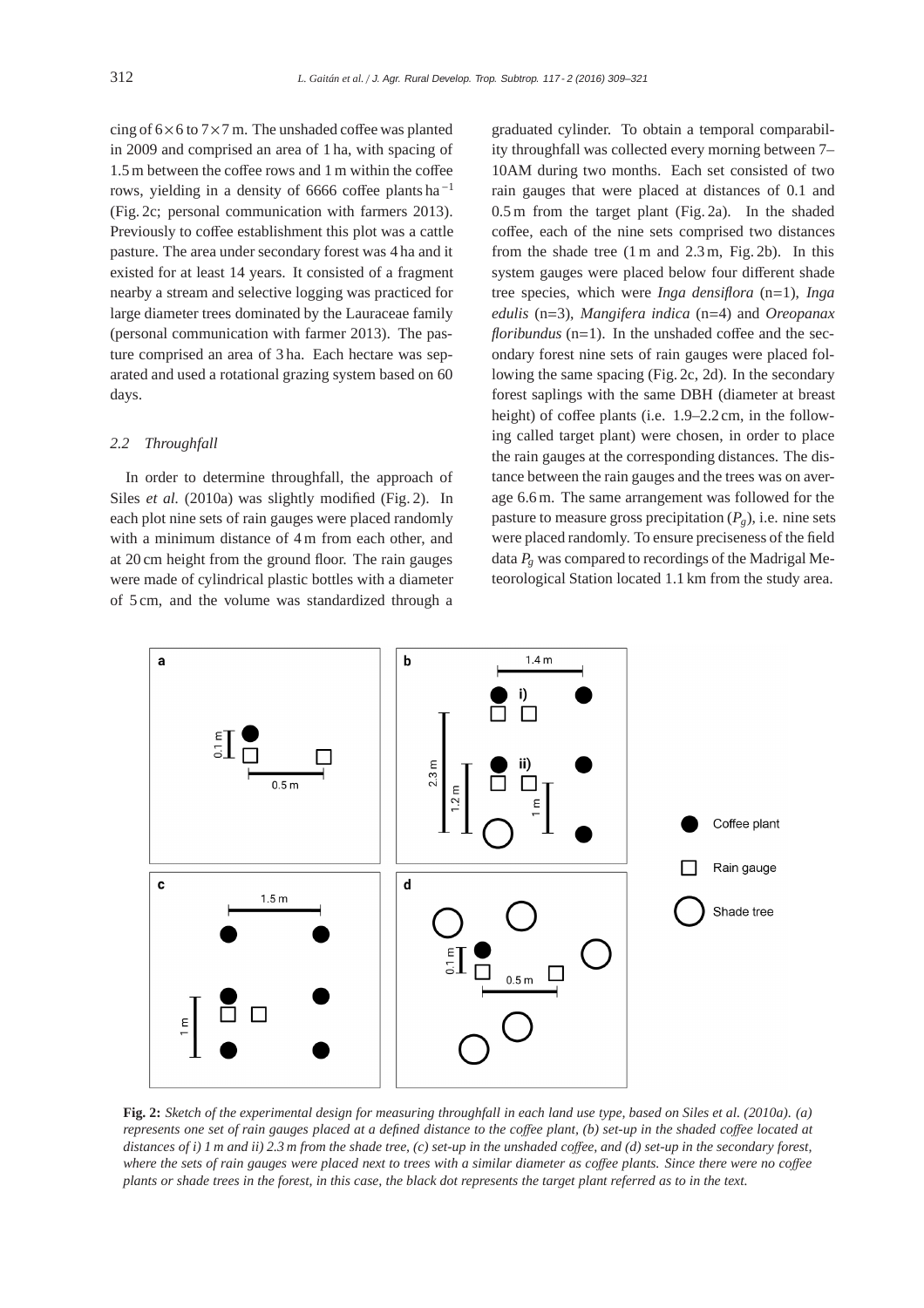## *2.3 Stand inventory*

In the shaded coffee system, the DBH of the shade trees and the distance to each coffee plant were recorded. In the secondary forest DBH and distance to the rain gauge were recorded for all trees that influenced the set with their canopy. However, all the trees on the plot were counted to calculate stem density. Additionally, the percentage canopy cover was measured for each set with a GRS densitometer in both tree-covered systems. In all four land use types the slope was calculated by measuring the ground level between two points through the steepest part of the slope (FAO, 2013).

#### *2.4 Soil hydrological properties*

In order to evaluate major properties determining soil water movement and storage the parameters texture, porosity, bulk density and saturated hydraulic conductivity (*Ksat*) were measured in each land use system. Soil samples were taken to a depth of 30 cm with four replicates from each system. Analyses were performed with established methods (IGAC, 2006) at the Laboratory of Agricultural Soils and Water at the Universidad del Valle in Cali. Soil texture was determined with the Bouyoucos Hydrometer Method. For porosity undisturbed soil samples were taken using a cylinder with a height of 5 cm and a diameter of 5 cm. The samples were weighted at a saturated  $(M<sub>s</sub>)$ , drained  $(M<sub>d</sub>)$  and dried stage  $(M_{\text{dry}})$ . Porosity  $(P_t)$  was calculated according to the following equation (IGAC, 2006), where *V* is the volume of the cylinder:

$$
\%P_t = \left(\frac{M_s - (M_d + M_{dry})}{V}\right) * 100
$$

Bulk density was determined by the core method with the same cylinder. The Porchet method was applied to measure hydraulic conductivity.

#### *2.5 Statistical analysis*

R (2.15.3) for Statistical Computing was used to perform statistical analyses. To evaluate the influence of canopy cover and rainfall intensity on the distribution of throughfall a two way analysis of variance was conducted. Given that the assumptions of normality or variance homogeneity were not met for the response variable, a Wilcoxon signed-rank test was conducted. All systems were tested against each other in matched samples. The same was done to assess the effect of land use system on soil parameters.

## **3 Results**

#### *3.1 Stand inventory*

All four sites were located on moderately steep (15– 30 %) to steep (30–60%) slopes (Table 1). Compared to the secondary forest, which had 358 trees ha−<sup>1</sup> with diameters greater than 10 cm, the tree density in the shaded coffee was lower (Table 1). The mean DBH of trees in the secondary forest was significantly lower than the DBH of the shade trees in the coffee system. The percentage canopy cover in the shaded coffee system was high (76%), but significantly lower than in the secondary forest (92 %, Table 1).

| Land use                                                | Tree species,<br>genus, familly                                                          | Mean DBH<br>$(cm)^*$   | Canopy<br>cover (%)    | Stem density<br>$(trees ha^{-1})$ | Average distance<br>of trees to rain<br>gauge (m) | Slope<br>(% ) |
|---------------------------------------------------------|------------------------------------------------------------------------------------------|------------------------|------------------------|-----------------------------------|---------------------------------------------------|---------------|
| Shaded coffee                                           | Inga edulis<br>Inga densiflora<br>Mangifera indica<br>Oreopanax floribundus              | $20.9 \pm 2.5^{\circ}$ | $75.7 \pm 7.1^{\circ}$ | 278                               | $1.7 \pm 0.2^{\circ}$                             | 20.1          |
| Secondary forest                                        | Cupania sp.<br>Cinnamomum sp.<br>Melastomateceae<br>Mimosaseae<br>Lauraceae<br>Myrtaceae | $16.0 \pm 1.8^{b}$     | $92.2 \pm 0.9^b$       | 358                               | $6.6 \pm 2.4^{\circ}$                             | 43.2          |
| Unshaded coffee                                         |                                                                                          |                        | $\overline{0}$         | $\overline{0}$                    |                                                   | 37.7          |
| Pasture                                                 |                                                                                          |                        | $\Omega$               | $\Omega$                          |                                                   | 31.3          |
| * Only trees with DBH larger than 10 cm were considered |                                                                                          |                        |                        |                                   |                                                   |               |

**Table 1:** *Stand inventory with main characteristics of the four land use systems.*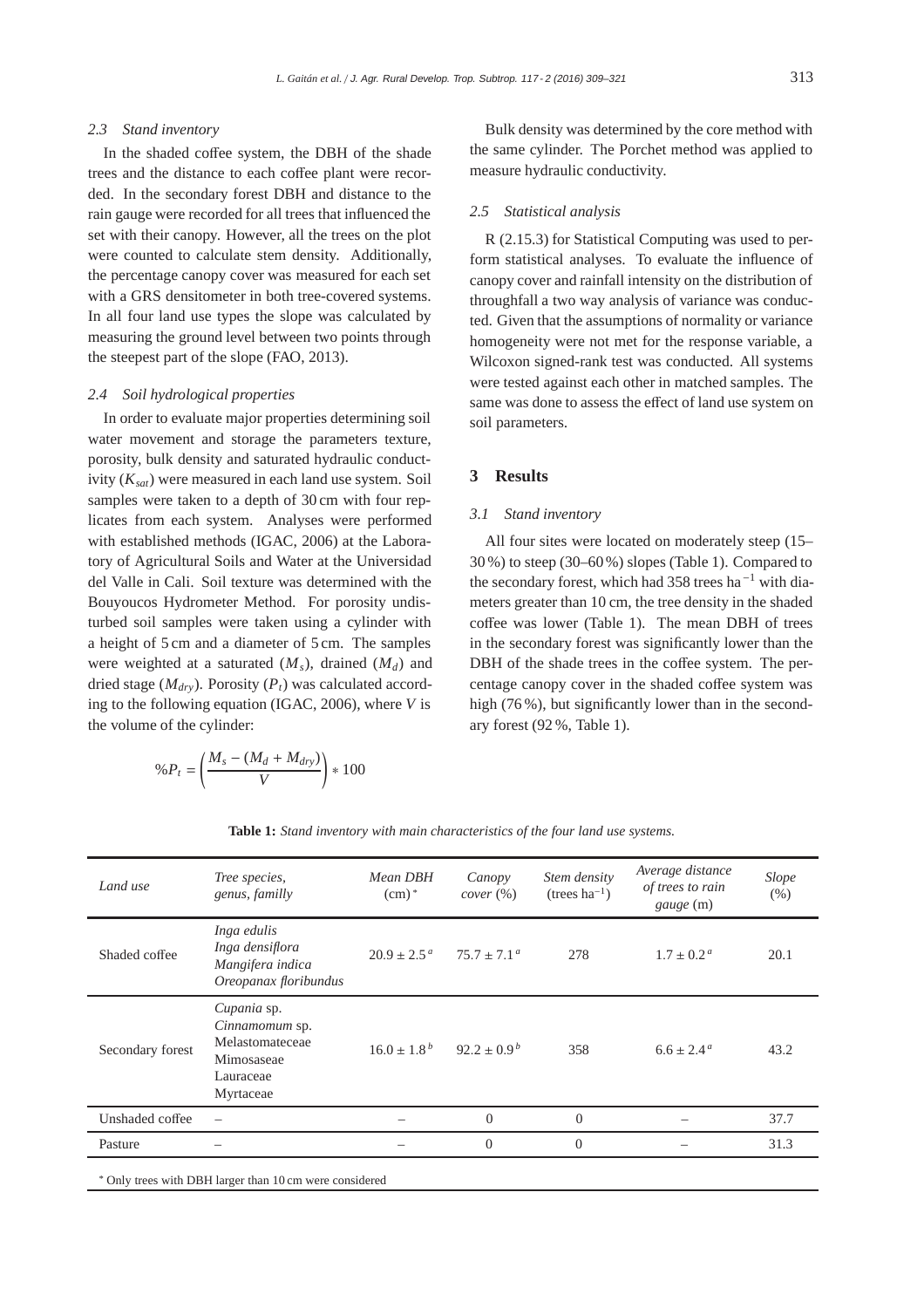## *3.2 Rainfall patterns and throughfall*

During the two months of the study period rainfall was quite high, with 188 mm in April and 215 mm in May 2013. The amount of water collected as throughfall was strongly influenced by the placement of the rain gauges in all three systems, excluding the pasture (Fig. 1). Significantly lower throughfall was recorded when the rain gauges were placed in the coffee row compared to the coffee inter-row. The same was true for the secondary forest, where the rain gauges were placed at similar distance to the target plants as in the coffee systems (Table 2).

Significantly lower throughfall was measured in the shaded coffee, when rain gauges were placed at a distance of 1 m to the shade tree compared to a distance of 2.3 m to the shade tree, which was due to the higher canopy cover above the coffee at a shorter distance Throughfall and canopy cover, in contrast, had more similar values in the secondary forest at both distances (Tables 1 and 2). In the unshaded coffee system, throughfall was more than twice as high in the coffee inter-row compared to the coffee row (Table 2).

The highest throughfall was recorded in coffee interrows in the unshaded coffee system; whereas lowest throughfall was recorded in coffee rows in the shaded coffee at a distance of 1 m to the coffee plant. The variability of throughfall in both coffee systems was higher in the coffee inter-row compared to the coffee row (Table 2).

In the shaded coffee system, significantly higher throughfall was collected below mango trees (*Mangifera indica*) compared to *Inga* spp. For this latter species it was found that throughfall sometimes exceeded *Pg* (Table 3).

Throughfall was obviously higher in the coffee interrow than in the coffee row in both the shaded and unshed coffee system for nearly all precipitation ranges, but it did not increase with increasing rainfall intensity. However the spatial variability of throughfall increased with increasing rainfall intensity and increasing distance from the rain gauge to shade trees and coffee plants (Table 4). The secondary forest showed a more similar throughfall distribution between the two rain gauge placements.

#### *3.3 Soil hydrological properties*

Soil texture was classified as clay in all four systems. A higher amount of sand minerals was recorded in the shaded coffee and secondary forest, whereas unshaded coffee and pasture had more clay minerals (Table 5). In the shaded coffee and the secondary forest, soil porosity was higher compared to the unshaded coffee and pasture (Table 5). Microporosity dominated all four land use types, indicating higher water storage potential albeit potential problems with drainage and aeration, but pasture and secondary forest showed higher values than the coffee systems. The highest macroporosity was recorded in the shaded coffee and secondary forest. Shaded coffee and secondary forest had also significantly lower bulk densities than the other two systems (Table 5). Highest *Ksat* was found in the secondary forest, followed by shaded coffee and unshaded coffee with significant differences between the tree-covered systems and the pasture. In all four systems  $K_{sat}$  was classified as moderately high, except for the secondary forest, which was classified as high (Table 5).

| Land use          |                         | Coffee row $(\%)$                          | Coffee inter-row $(\%)$                    |  |
|-------------------|-------------------------|--------------------------------------------|--------------------------------------------|--|
| Shaded coffee     | 1 m<br>2.3 <sub>m</sub> | $17.8 \pm 4.3^{\circ}$<br>$60.3 \pm 3.9^b$ | $39.9 \pm 9.7^{\circ}$<br>$80.5 \pm 7.2^b$ |  |
| Unshaded coffee   |                         | $40.3 \pm 3.3^b$                           | $92.9 \pm 3.7^b$                           |  |
| Secondary forest* |                         | $64.2 \pm 3.2^{bc}$                        | $73.2 + 3.2^{b}$                           |  |
| Pasture (control) |                         | $100 \pm 2.6^{\circ}$                      | $100 \pm 2.9^b$                            |  |

**Table 2:** *Cumulative throughfall (expressed in* %  $P<sub>g</sub>$ ) measured in the coffee row (0.1 m) *and co*ff*ee inter-row (0.5 m) in the four land use systems. In the shaded co*ff*ee throughfall was measured at a distance of 1.0 and 2.3 m from the shade tree.*

Mean values in a column with same letter are not significantly different  $(p<0.05)$ (Mean  $\pm$  standard error, n = 32)

The target plants that simulated the coffee plants in the secondary forest were chosen according to the coffee plant DBH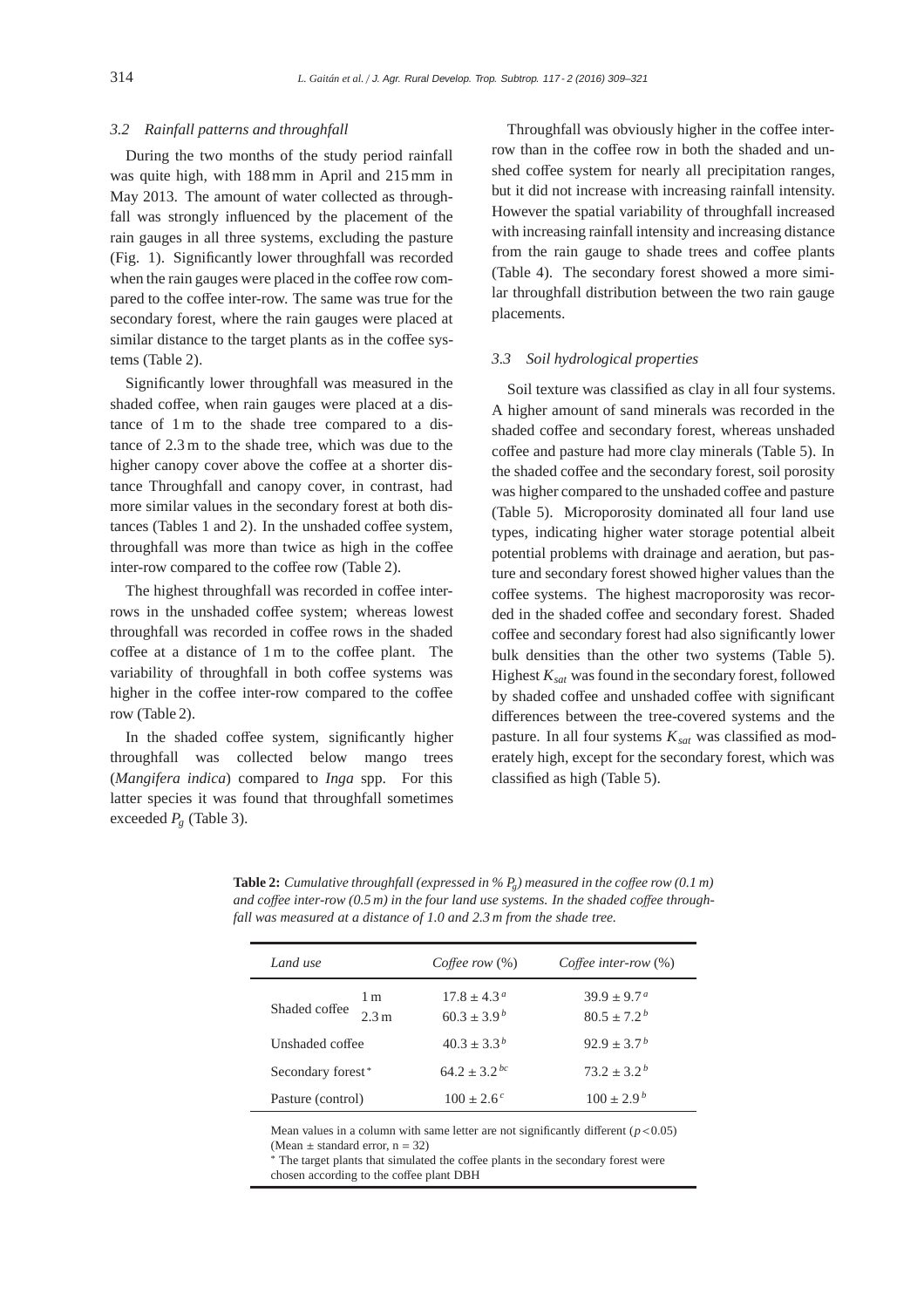**Table 3:** *Cumulative throughfall (expressed in % Pg) below the two most common shade tree species. Throughfall was measured in the co*ff*ee row (0.1 m) and co*ff*ee inter-row (0.5 m) and at two distances from the shade tree (1.0 and 2.3 m).*

| Shade tree species | <i>Distance</i> | Coffee row<br>$(\% )$  | Coffee inter-row<br>(% ) | Average throughfall<br>(% ) |
|--------------------|-----------------|------------------------|--------------------------|-----------------------------|
| Inga sp.           | 1 <sub>m</sub>  | $10.6 \pm 3.2^{\circ}$ | $56.2 \pm 5.7^{\circ}$   | $39.1 \pm 5.0^{\circ}$      |
|                    | 2.3 m           | $39.2 \pm 18.6^{bc}$   | $50.8 \pm 4.7^{\circ}$   |                             |
| Mangifera indica   | 1 <sub>m</sub>  | $27 \pm 9.1^{ac}$      | $72.2 \pm 4.7^{ab}$      | $63.1 \pm 4.6^b$            |
|                    | 2.3 m           | $41.3 \pm 11.5^b$      | $111.7 \pm 15^{b}$       |                             |

**Table 4:** *Cumulative throughfall (expressed in % of Pg) grouped into rainfall intensities in the three land use systems. In the shaded co*ff*ee throughfall was measured at distances of 1.0 and 2.3 m from the shade tree.*

| Rainfall range                                                                                                            | $<$ 5 mm       | $5 - 10$ mm    | $10 - 20$ mm   | $20 - 30$ mm   | $>30$ mm       |
|---------------------------------------------------------------------------------------------------------------------------|----------------|----------------|----------------|----------------|----------------|
| Frequency of rainfall event                                                                                               | 11             | 8              | 6              | 4              | 3              |
| Coffee row $(0.1 \text{ m})$                                                                                              |                |                |                |                |                |
| Shaded coffee (1 m)                                                                                                       | $24.8 \pm 0.4$ | $7.3 \pm 1.1$  | $25.4 \pm 1.7$ | $12.6 \pm 1.1$ | $20.5 \pm 4.0$ |
| Shaded coffee $(2.3 \text{ m})$                                                                                           | $54.6 \pm 0.3$ | $62.5 \pm 0.4$ | $66.7 \pm 1.8$ | $55.9 \pm 2.6$ | $71.6 \pm 1.0$ |
| Unshaded coffee                                                                                                           | $46.3 \pm 0.3$ | $44.9 \pm 0.6$ | $45.0 \pm 1.2$ | $51.4 \pm 2.1$ | $21.3 \pm 2.0$ |
| Secondary forest*                                                                                                         | $59.6 \pm 0.3$ | $68.6 \pm 0.5$ | $71.8 \pm 1.6$ | $60.7 \pm 0.1$ | $72.6 \pm 3.7$ |
| Coffee inter-row $(0.5 \text{ m})$                                                                                        |                |                |                |                |                |
| Shaded coffee (1 m)                                                                                                       | $30.4 \pm 0.2$ | $41.4 \pm 1.6$ | $35.0 \pm 2.1$ | $39.5 \pm 4.1$ | $14.8 \pm 1.4$ |
| Shaded coffee $(2.3 \text{ m})$                                                                                           | $67.4 \pm 0.4$ | $89.6 \pm 1.4$ | $96.3 \pm 1.6$ | $97.5 \pm 6.8$ | $76.9 \pm 8.1$ |
| Unshaded coffee                                                                                                           | $94.1 \pm 0.5$ | $96.4 \pm 1.0$ | $97.3 \pm 1.6$ | $87.3 \pm 2.8$ | $93.8 \pm 5.3$ |
| Secondary forest*                                                                                                         | $64.0 \pm 0.3$ | $70.3 \pm 0.6$ | $85.8 \pm 1.3$ | $75.8 \pm 2.3$ | $83.0 \pm 2.9$ |
| <sup>*</sup> In the secondary forest rain gauges were placed next to trees with similar DBH as coffee plants (see Fig. 2) |                |                |                |                |                |

**Table 5:** *Evaluated soil properties in the four land use systems.*

| Soil parameter                           | Shaded coffee           | Unshaded coffee             | Secondary forest        | Pasture                |
|------------------------------------------|-------------------------|-----------------------------|-------------------------|------------------------|
| Sand $(\%)$                              | $23.7 \pm 0.5^{\circ}$  | $21.8 \pm 5.0^{\circ}$      | $25.1 \pm 2.4^{\circ}$  | $16.4 \pm 2.5^{\circ}$ |
| Clay $(\%)$                              | $66.3 \pm 0.5^{\,a}$    | $61.3 \pm 3.9^{ab}$         | $55.8 \pm 1.3^b$        | $68.3 \pm 2.2^{\circ}$ |
| $Silt(\%)$                               | $10 \pm 0.8^{\circ}$    | $17.5 \pm 1.3^{\circ}$      | $19 \pm 1.6^a$          | $15.2 \pm 2.7^b$       |
| Texture                                  | Clay                    | Clay                        | Clay                    | Clay                   |
| Microporosity (%)                        | $46.0 \pm 2.54^{ab}$    | $43.4 \pm 0.93^{\circ}$     | $49.1 \pm 3.26^b$       | $50.0 \pm 1.36^b$      |
| Macroporosity (%)                        | $9.0 \pm 4.09^{ab}$     | $6.7 \pm 1.95^{\textit{a}}$ | $7.7 \pm 2.89^{\,a}$    | $2.5 \pm 1.08^{b}$     |
| Total porosity (%)                       | $55.0 \pm 2.5^{\circ}$  | $50.1 \pm 1.3^b$            | $56.8 \pm 0.78^{\circ}$ | $52.5 \pm 1.08^b$      |
| Classification of porosity*              | Excellent               | Satisfactory                | Excellent               | Satisfactory           |
| Bulk density $(g \text{ cm}^{-3})$       | $0.97 \pm 0.08^{\circ}$ | $1.12 \pm 0.07^b$           | $0.99 \pm 0.05^{\,a}$   | $1.16 \pm 0.08^{b}$    |
| $K_{sat}$ (cm h <sup>-1</sup> )          | $2.1 \pm 0.27^{\mu}$    | $1.8\pm0.3^{\,ab}$          | $3.6 \pm 1.5^{\circ}$   | $1.1 \pm 0.27^b$       |
| Classification of $K_{sat}$ <sup>†</sup> | Moderately high         | Moderately high             | High                    | Moderately high        |

Mean values in a row with same letter are not significantly different ( $p$ <0.05) (Mean  $\pm$  standard error, n = 32) \* According to Kaurichev (1984); † According Soil Survey Division Staff (1993)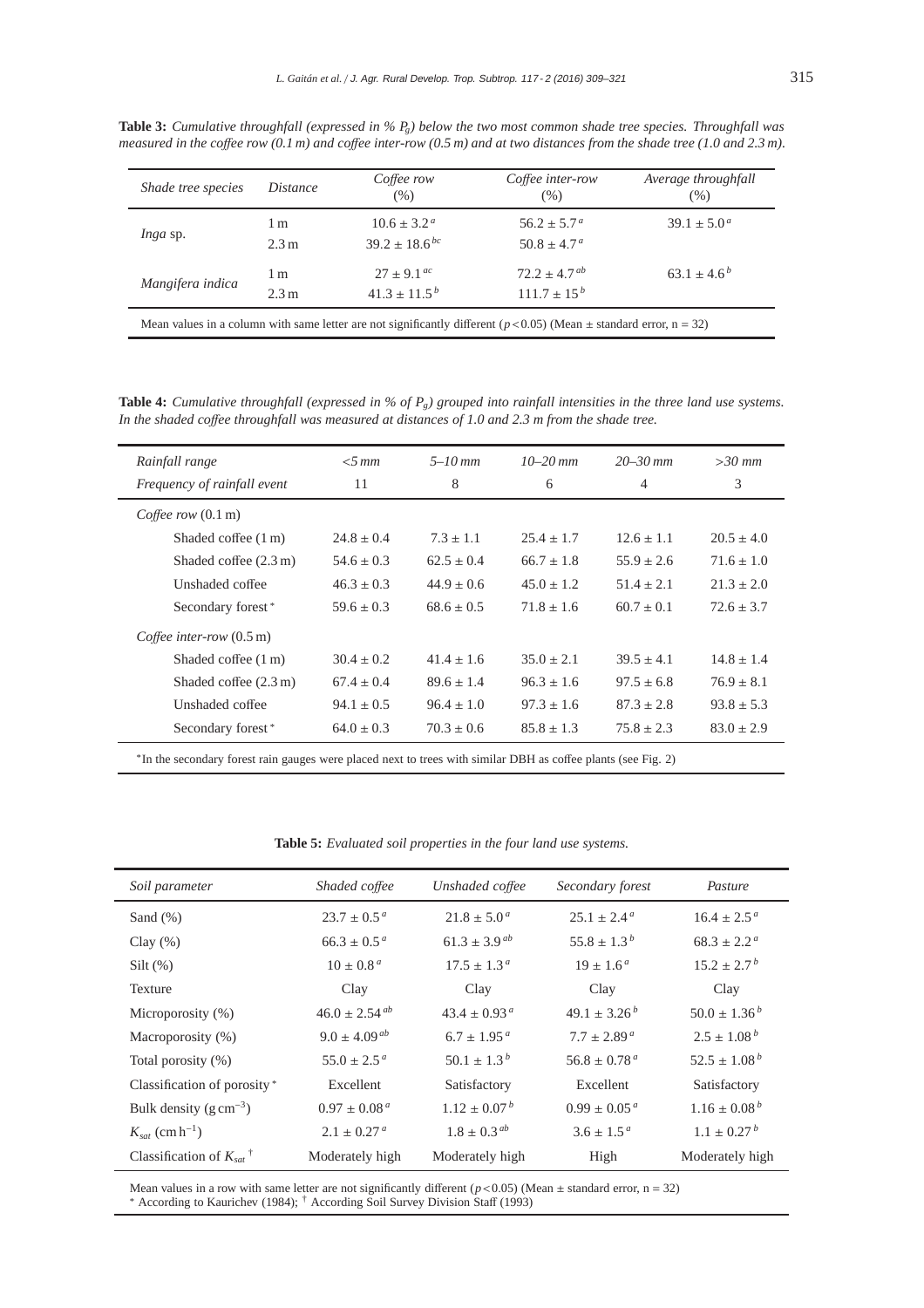# **4 Discussion**

# *4.1 Impact of stand structure and rainfall intensity on throughfall*

Throughfall is expected to decrease with increasing leaf area index (LAI) and tree height (Dietz *et al.*, 2006; Siles *et al.*, 2010a). This was reflected in the shaded coffee, which displayed lower throughfall under conditions where rain gauges were placed at a shorter distance to the shade tree. In the shaded coffee a high variability of throughfall was observed, which was not the case for the secondary forest, which can be explained by its natural and randomly distributed stand structure resembling an old-growth forest.

The highest throughfall was recorded in the unshaded coffee when rain gauges were placed in the coffee interrow. The canopy openness of the coffee plants in the unshaded system was higher and displayed larger gaps, which allowed the rain to pass through freely. On the contrary, the presence of trees and the relatively closed canopy in the tree-covered systems intercepted more water, which was also proven by other authors (e.g. Tobón Marin *et al.*, 2000; Park & Cameron, 2008; Siles *et al.*, 2010a). Through the presence of a canopy the velocity of water is reduced, which decreases its kinetic energy and lowers the removal capacity of upper soil layers (Blanco & Lal, 2008). This buffering is of great importance considering the increase of rainfall in this mountainous region. Taking into account the spatial distribution of shade trees in the coffee plantations (on average 6–7 m from each other), coffee plants placed at a closer distance to the shade tree will rather benefit from a higher canopy cover during events of high rainfall. However, a close spacing can also result in competition for water and nutrients between shade trees and coffee plants (Beer *et al.*, 1998). Cannavo *et al.* (2011) found that soil water content was similar between shaded and unshaded coffee in the upper layers, suggesting that shade trees rather use water from deeper soil layers. Their study was conducted in an area where annual rainfall exceeds evapotranspiration, same as in the present study. However, during the dry season evaporation may exceed rainfall for a certain time period, which can limit water availability in the system. Yet better soil properties and a slower drying of the soil due to shaded conditions may compensate the lower net rainfall in shaded coffee systems.

Throughfall values obtained in the present study were comparable to results of Siles *et al.* (2010a) from Costa Rica, who recorded throughfall of 54 % and 94 % in rain gauges placed at distances of 0.1 and 0.5 m to the coffee

plant in shaded coffee, as well as 64 % and 97.5 % in unshaded coffee. Dietz *et al.* (2006) reported throughfall of 79 % in a forest with small timber extraction, which could be compared to the secondary forest of the present study, and 82 % in a cacao agroforestry system in Sulawesi, Indonesia. Tobón Marin *et al.* (2000) recorded throughfall of 82 to 87 % in different forest types in the western Amazon. Extremely high throughfall recorded in the shaded coffee can be explained by the concentration of water at a single point. In this case leaves may act as a funnel, and in some rain gauges throughfall was twice as high as  $P_g$ . This pattern was also observed by Jaramillo (2003) in coffee shaded with eucalypt, and to a lesser extend in a forest.

It was not possible to measure stemflow in the present study; thus net-rainfall might be underestimated to a certain extent. Trees may benefit from stemflow, which causes a concentration of rainfall near the stems (Schroth *et al.*, 1999). Several authors found stemflow of only  $1-3\%$  of  $P_{g}$  in tropical forest (e.g. Hölscher *et al.*, 2004; Dietz *et al.*, 2006; Macinnis-Ng *et al.*, 2013), while a study conducted by Siles *et al.* (2010a) found 7 % stemflow in a coffee monoculture and 10 % in a shaded coffee system in Costa Rica.

In our study a trend towards a higher throughfall with increasing rainfall intensity was only observed for the secondary forest, and the variation across land use types was high. E.g. rainfall events in the range of 20–30 mm day−<sup>1</sup> contributed to 12.7 % of throughfall in shaded coffee, but 60.7 % of throughfall in secondary forest. The significantly higher throughfall below *Mangifera indica*, compared to *Inga* spp. can be attributed to its lower extension of branches and a rather smooth surface of the leaves. This points to the fact that structural parameters such as stem density and plant architecture (e.g. structure and arrangement of branches and leaves) have a stronger influence on throughfall than the intensity of rainfall events, which was also found by other authors (e.g. Tobón Marin *et al.*, 2000; Siles *et al.*, 2010a; Bäse *et al.*, 2012).

# *4.2 Influence of vegetation cover on soil hydrological properties*

In general, soil hydrological properties followed a similar pattern in the two tree-covered systems and the unshaded systems, respectively. Tree-covered systems allow the movement of water into deeper soil profiles, reducing the possibility of runoff and soil erosion, which is of relevance when extreme rainfall events occur. Both tree-covered systems existed for more than 14 years, and could have a similar influence on soil properties. Similarity might also be attributed by soil composition, since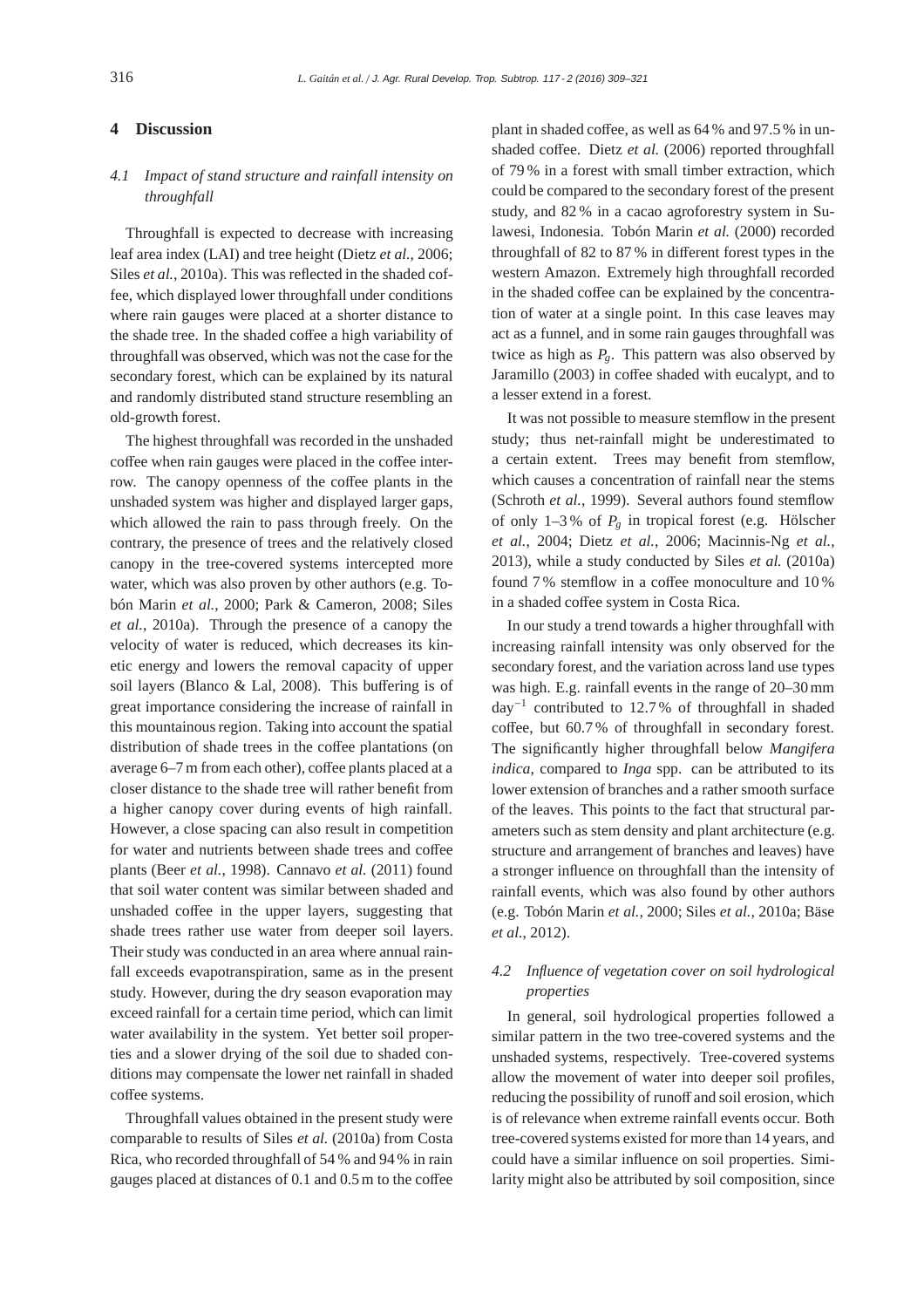soil texture influences aeration, drainage and water retention (Jaramillo, 2002a). In general, clay content and particle distribution due to its colloidal constitution does not obstruct water movement completely, yet it creates a longer and difficult way for water to run freely (Jiménez & Rodríguez, 2008). This could explain the significantly higher hydraulic conductivity in the secondary forest and shaded coffee compared to pasture, since pasture showed the highest clay and lowest sand content. On the contrary, the higher percentage of sand and lower percentage of clay in the tree-covered systems could account for the faster water movement through the soil. In addition, it has been reported that higher clay content can lead to compaction processes (Jaramillo, 2002a).

Hassler *et al.* (2011) analysed the effect of secondary forest succession on the hydraulic conductivity of a site that was previously covered by pasture in Central Panama. The study reported the recovery of  $K_{sat}$ after 12 years of secondary succession and suggested that these forests could provide similar hydrological services as undisturbed forests. The secondary forest site of our study could have reached a similar stage considering its age and the fact that timber extraction is not high.

The unshaded coffee and the pasture showed higher bulk densities and lower porosity compared to the two tree-covered systems, which can be related to soil disturbance and compaction through animals or human activity (Ziegler *et al.*, 2004; Zimmermann *et al.*, 2006), and may limit water infiltration and increase rain splashing (Cannavo *et al.*, 2011). The low macroporosity of the pasture may be an indicator that the soil is packed, and extremely fine pore sizes may hinder roots to penetrate (Benegas *et al.*, 2014). De Moraes *et al.* (2006) reported a reduction of macroporosity and hydraulic conductivity when forest was replaced by pasture over a time span of 30 years in the eastern Amazon, whereas soil moisture increased, promoting frequent saturation. In fact, several authors suggested that lower infiltration rates and  $K_{\text{sat}}$ , together with increased bulk density, runoff and soil erosion in pastures are consequences of a lack of woody vegetation together with inappropriate tillage methods (Freebairn & Gupta, 1990; Beer, 1987; Cannavo *et al.*, 2011).

Runoff and soil erosion can be even more relevant considering the steep slopes on which the analysed land use systems were located. Sharma *et al.* (2001) reported that agroforestry interventions such as planting trees reduced soil losses by 22 % on slopes in the Himalayas of Nepal. Verbist *et al.* (2010) found significantly lower runoff in forests and shaded coffee plantations than in a coffee monoculture in Sumatra, Indonesia on slopes of 20–30%.

Furthermore, compensation schemes for hydrological services might also encourage farmers to adopt the use of shade trees. This approach is currently being promoted by the Colombian Coffee Growers Federation, which is part of a strategy for environmental hydric services in river basins through economic incentives, such as tax waivers, to those coffee growers that conserve natural forests and increase incorporation of trees in their coffee crops (Sosa & Moreno, 2014). The vision is that increasing natural vegetation and trees, especially in the higher mountain belts where water springs are born, will protect both soil and water availability for towns and cities located downward in the Andean mountains.

# *4.3 Stand structural characteristics of shaded co*ff*ee and secondary forest*

The secondary forest canopy cover in the present study was quite similar or even higher to canopy covers obtained from other studies that were conducted in undisturbed tropical forests, e.g. 90 % in Sulawesi, Indonesia (Dietz *et al.*, 2007) and 83–89% in the western Amazon (Tobón Marin *et al.*, 2000). Different studies indicate that during secondary succession many forest functions such as canopy closure (but not canopy species composition) approach values of primary forests in a time scale of 5 to 20 years (e.g. Finegan, 1996; Guariguata & Ostertag, 2001) and thus resemble a near natural vegetation. Usually agroforests have a lower canopy cover compared to natural forests or forests with a certain amount of timber extraction, which was also confirmed by Dietz *et al.* (2007). The high variability of canopy cover in the shaded coffee can be related to its stand structural characteristics, i.e. different DBH classes of shade trees, a lower density and variable distances between the shade trees and coffee plants.

The lower DBH of trees in the secondary forest compared to shade trees in the shaded coffee could indicate timber extraction activities in the area. Even though the site seemed quite undisturbed, some farmers stated that timber is used sporadically for furniture and firewood purposes (personal communication with farmer, 2013). In contrast, shade trees in the coffee system, such as mango, citrics, avocado and guamo (*Inga edulis*, *Inga densiflora*) remained for over 20 years since their fruits are used for local consumption.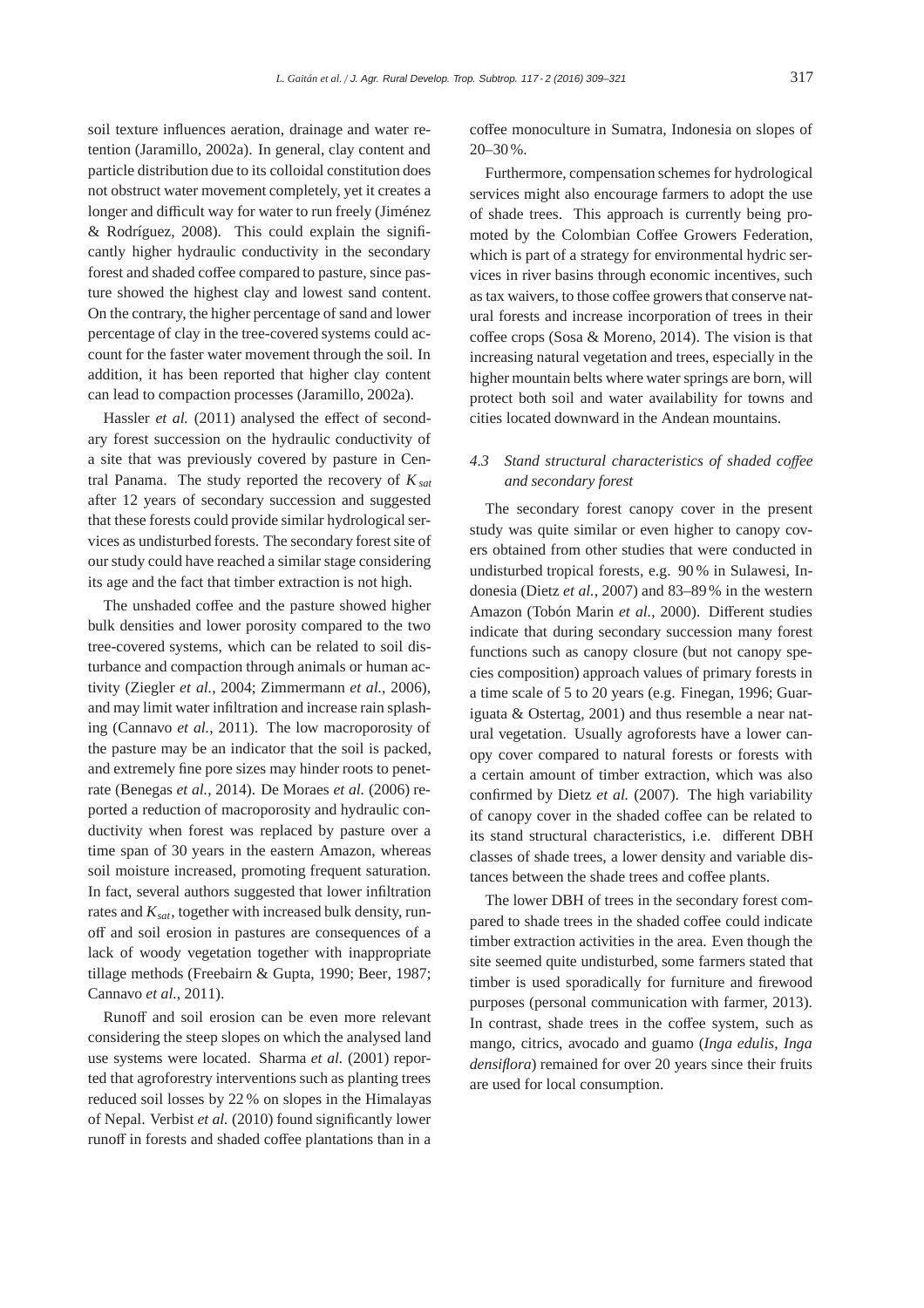# **5 Conclusion**

Our case study showed that throughfall was rather influenced by stand structural characteristics than by rainfall intensity. On average throughfall was lower in shaded coffee compared to unshaded coffee and secondary forest, despite of the latter displaying a higher stem density and canopy cover. Tree-covered systems resembled in soil hydrology properties, and showed a better porosity and saturated hydraulic conductivity than unshaded coffee and pasture. In the face of climate change, coffee systems without shade trees could become severely affected by an increase in volume and frequency of rainfall, which can trigger erosive processes and landslides. The use of shade trees will help to reduce runoff and probably also erosion when heavy rainfall occurs. Furthermore, where unshaded coffee exists, a proper conversion and arrangement to shaded coffee could lead to a sustainable production system, with the provision of ecosystem services, and economic incentives to coffee growers through compensation schemes for hydrological services.

## **Acknowledgements**

The Konrad Krieger-Stiftung and the Internationalization program of the Faculty of Forest Sciences and Forest Ecology at the Georg-August-Universität Göttingen provided funding for this study. We are grateful for the support of Dr. James Montoya Lerma, Aldemar Reyes and the students of the Entomology department at the Universidad del Valle in Cali, who helped during project development. Meldy Morales and Catherine Gomez from the Laboratory of Agricultural Soils and Water at Universidad del Valle performed the analyses of soil hydrological properties. We further thank the people from the village El Rosal, especially Doña Martha Paz, for their hospitality and support, as well as the field assistants Maria Ximena Urrutía, Joan Manuel Gaitán and Viviana Alarcón, without whom it would not have been possible to carry out this study.

## **References**

- Armbrecht, I., Rivera, L. & Perfecto, I. (2005). Reduced diversity and complexity in the leaf litter ant assemblage of Colombian coffee plantations. *Conservation Biology*, 19 (3), 897–907.
- Bäse, F., Elsenbeer, H., Neill, C. & Krusche, A. V. (2012). Differences in throughfall and net precipitation between soybean and transitional tropical forest in the southern Amazon, Brazil. *Agriculture, Ecosystems* & *Environment*, 159, 19–28.
- Beer, J. (1987). Advantages, disadvantages and desirable characteristics of shade trees for coffee, cacao and tea. *Agroforestry Systems*, 5 (1), 3–13.
- Beer, J., Muschler, R., Kass, D. & Somarriba, E. (1998). Shade management in coffee and cacao plantations. *In:* Nair, P. K. R. & Latt, C. R. (eds.), *Directions in Tropical Agroforestry Research*. pp. 139–164, Springer, The Netherlands.
- Benegas, L., Ilstedt, U., Roupsard, O., Jones, J. & Malmer, A. (2014). Effects of trees on infiltrability and preferential flow in two contrasting agroecosystems in Central America. *Agriculture Ecosystems* & *Environment*, 183, 185–196.
- Blanco, H. & Lal, R. (2008). Agroforestry. *In:* Blanco, H. & Lal, R. (eds.), *Principles of soil conservation and management*. pp. 259–283, Springer, The Netherlands.
- Bruijnzeel, L. A. (1989). (De)forestation and dry season flow in the tropics: a closer look. *Journal of Tropical Forest Science*, 1 (3), 145–161.
- Cannavo, P., Sansoulet, J., Harmand, J. M., Siles, P., Dreyer, E. & Vaast, P. (2011). Agroforestry associating coffee and Inga densiflora results in complementarity for water uptake and decreases deep drainage in Costa Rica. *Agriculture Ecosystems* & *Environment*, 140 (1), 1–13.
- Cárdenas, J. (1993). La Industria del café en Colombia. *Ensayos sobre Economía Cafetera*, 6 (9), 3–15.
- Castro, F., Montes, E. & Raine, M. (2004). Centroamérica La Crisis Cafetalera: Efectos y Estragias para Hacerle Frente. The World Bank, Latin America and Caribbean Region. Environmentally and Socially Sustainable Development Department (LC-SES). Sustainable Development Working Paper 23.
- Crockford, R. H. & Richardson, D. P. (2000). Partitioning of rainfall into throughfall, stemflow and interception: effect of forest type, ground cover and climate. *Hydrological Processes*, 14 (16–17), 2903—2920.
- De Moraes, J., Schuler, A., Dunne, T., Figueiredo, R. & Victoria, R. (2006). Water storage and runoff processes in plinthic soils under forest and pasture in Eastern Amazonia. *Hydrological Processes*, 20 (12), 2509–2526.
- Dietz, J., Hölscher, D. & Leuschner, C. (2006). Rainfall partitioning in relation to forest structure in differently managed montane forest stands in Central Sulawesi, Indonesia. *Forest Ecology and Managament*, 237 (1), 170–178.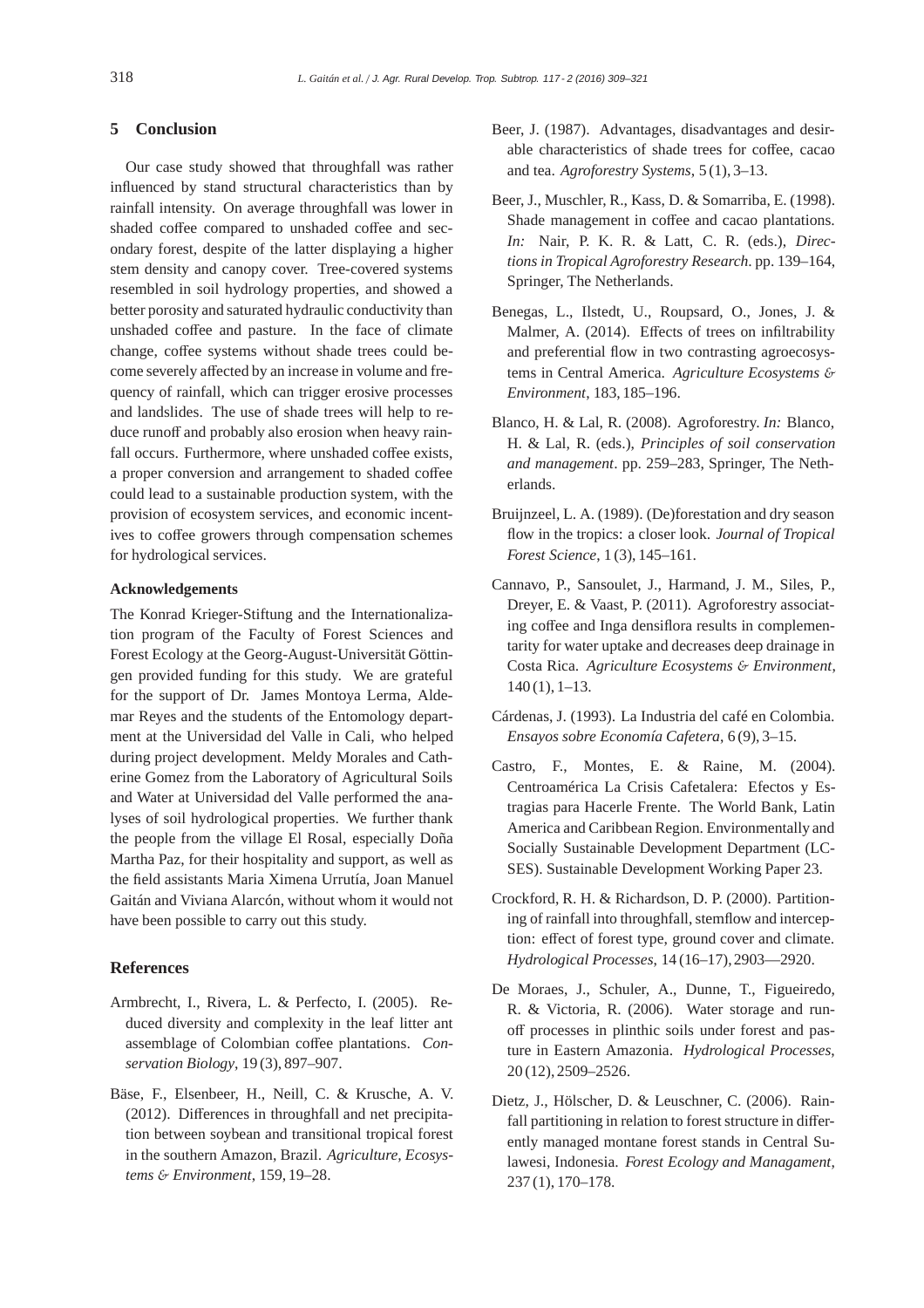- Dietz, J., Hölscher, D., Leuschner, C., Malik, A. & Amir, M. A. (2007). Forest structure as influenced by different types of community forestry in a lower montane rainforest of Central Sulawesi, Indonesia. *In:* Tscharnkte, T., Leuschner, C., Zeller, M., Guhardja, E. & Bidin, A. (eds.), *Stability of Tropical Rainforest Margins*. pp. 131–146, Springer, Heidelberg.
- FAO (2013). Chapter 4: Measuring vertical angles and slopes. FAO Training Series: Simple methods for aquaculture, Volume 16, 2: Topographical surveys. URL ftp://ftp.fao.org/fi/cdrom/fao\_training/ FAO\_Training/General/x6707e/x6707e04.htm (last accessed: 23.09.2015).
- Finegan, B. (1996). Pattern and process in neotropical secondary rain forests: the first 100 years of succession. *Trends in Ecology* & *Evolution*, 11 (3), 119–124.
- FNC (2012). Comportamiento de la Industria Cafetera Colombiana 2012. Informes de Gestión. Federación Nacional de Cafeteros de Colombia (FNC). URL http://www.federaciondecafeteros. org/particulares/es/quienes\_somos/ publicaciones/ (last accessed: 23.09.2015).
- FNC (2013). Anuario Metereológico Cafetero 2006– 2012. Federación Nacional de Cafeteros de Colombia (FNC), Cenicafe, Colombia.
- FNC (2014). Área cultivada según exposición solar por departamento. Cultivos de café en Colombia. Federación Nacional de Cafeteros de Colombia (FNC). URL http://www.federaciondecafeteros. org/particulares/es/quienes\_somos/119\_ estadisticas\_historicas/ (last accessed: 23.09.2015).
- Freebairn, D. M. & Gupta, S. C. (1990). Microrelief, rainfall and cover effects on infiltration. *Soil* & *Tillage Research*, 16 (3), 307–327.
- Grip, H., Fritsch, J. M. & Bruijnzeel, L. A. (2004). Soil and water impacts during forest conversion and stabilization of new land use. *In:* Bonnell, M. & Bruijnzeel, L. A. (eds.), *Forests, Water and People in the Humid Tropics*. pp. 561—589, Cambridge University Press, Cambridge.
- Guariguata, M. R. & Ostertag, R. (2001). Neotropical secondary forest succession: changes in structural and functional characteristics. *Forest Ecology and Managament*, 148 (1), 185–206.
- Guhl, A. (2004). Café y cambio de paisaje en la zona cafetera colombiana, 1970–1997. *Cenicafé*, 55 (1), 29–44.
- Hassler, S. K., Zimmermann, B., Van Breugel, M., Hall, J. S. & Elsenbeer, H. (2011). Recovery of saturated hydraulic conductivity under secondary succession on former pasture in the humid tropics. *Forest Ecology and Managament*, 261 (10), 1634–1642.
- Herwitz, S. R. (1985). Interception storage of tropical rainforest canopy trees. *Journal of Hydrology*, 77, 237–252.
- Hodnett, M. G., Pimentel da Silva, L., da Rocha, H. R. & Cruz Senna, R. (1995). Seasonal soil water storage changes beneath central Amazonian rainforest and pasture. *Journal of Hydrology*, 170, 233–254.
- Hölscher, D., Köhler, L., van Dijk, A. I. J. M. & Bruijnzeel, L. A. (2004). The importance of epiphytes to total rainfall interception by a tropical montane rain forest in Costa Rica. *Journal of Hydrology*, 292 (1), 308–322.
- IGAC (2006). Métodos analíticos del Laboratorio de Suelos. Instituto Geográfico Agustín Codazzi (IGAC), Bogotá.
- IGAC (2009). Estudio general de suelos y zonificación de tierras del departamento del Cauca a escala 1:100.000. Instituto Geográfico Agustín Codazzi (IGAC), Bogotá.
- Jaramillo, Á. (2003). La lluvia y el transporte de nutrimentos dentro de ecosistemas de bosque y cafetales. *Cenicafé*, 54 (2), 134—144.
- Jaramillo, Á., Ramírez, V. H. & Pulgarín, J. A. (2011). Patrones de distribución de la lluvia en la zona cafetera. *Avances Técnicos Cenicafé*, 410, 1–12.
- Jaramillo, D. F. (2002a). La textura del suelo. *In:* Jaramillo, D. F. (ed.), *Introducción a la ciencia del suelo*. pp. 163–179, Universidad Nacional de Colombia Facultad de Ciencias, Medellín, Colombia.
- Jaramillo, D. F. (2002b). Manejo del medio físico del suelo. *In:* Jaramillo, D. F. (ed.), *Introducción a la ciencia del suelo*. pp. 255–294, Universidad Nacional de Colombia Facultad de Ciencias, Medellín, Colombia.
- Jiménez, I. & Rodríguez, L. (2008). Diagnóstico de la infiltración y permebailidad en los suelos de la zona de recarga del acuifero Morroa en el area Sincelejo, Corozal y Morroa. Facultad de Ingenieria, Universidad de Sucre, Sincelejo (Sucre), Colombia. pp. 151.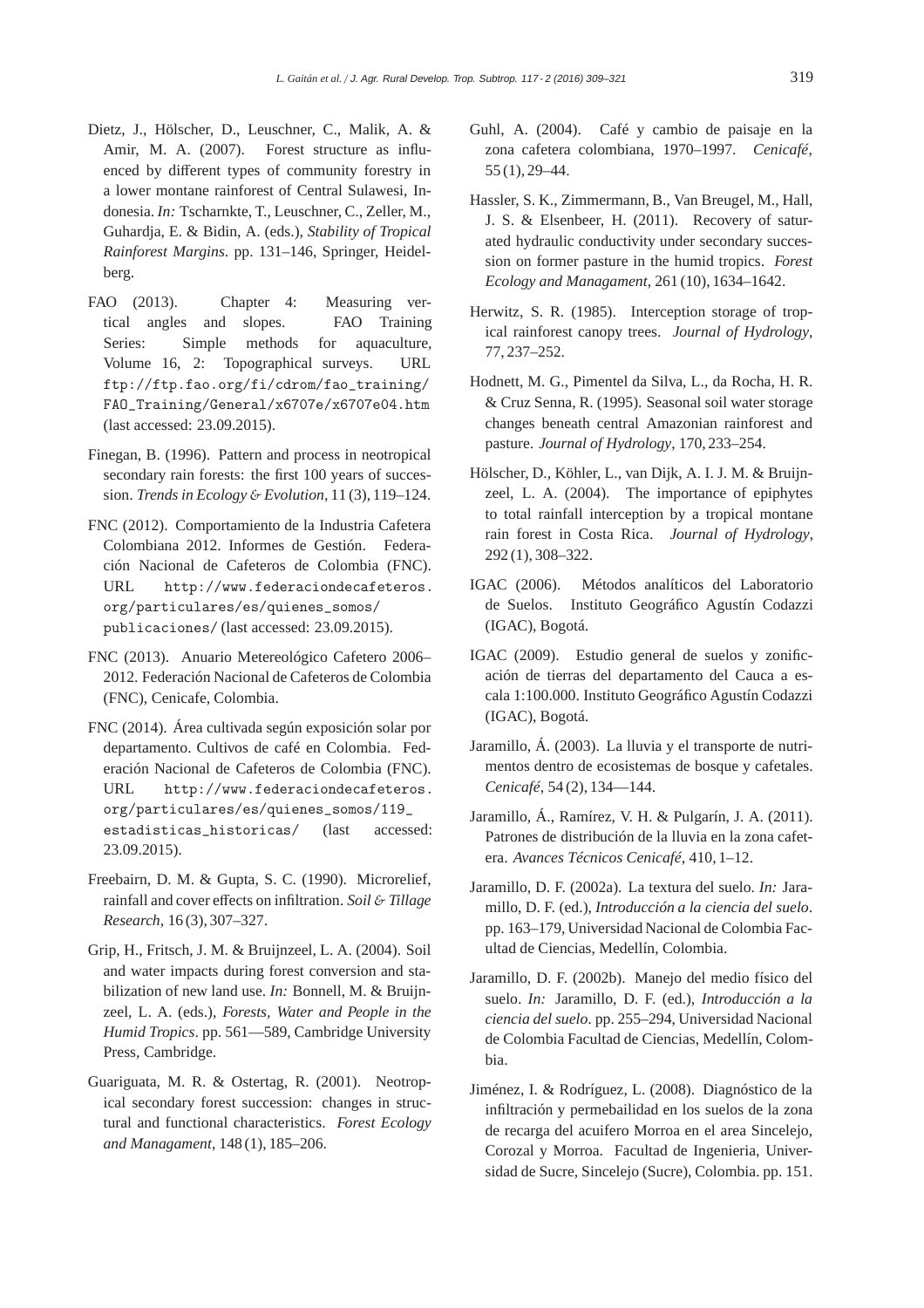- Kaurichev, I. S. (1984). *Prácticas de edafología*. Mir, Moscow.
- Läderach, P., Lundy, M., Jarvis, A., Ramírez, J., Pérez, P., Schepp, E. & Eitzinger, K. A. (2011). Predicted impact of climate change on coffee supply chains. *In:* Leal Filho, W. (ed.), *The economic, social and political elements of climate change*. ch. 42, pp. 703— 724, Springer, Berlin.
- Lau, C., Jarvis, A. & Ramírez, J. (2010). Colombian agriculture: Adapting to climate change. CIAT Policy Brief no. 1. Centro Internacional de Agricultura Tropical (CIAT), Cali, Colombia.
- Lin, B. B. (2007). Agroforestry management as an adaptive strategy against potential microclimate extremes in coffee agriculture. *Agricultural and Forest Meteorology*, 144 (1), 85–94.
- Macinnis-Ng, C. M. O., Flores, E. E., Müller, H. & Schwendenmann, L. (2013). Throughfall and stemflow vary seasonally in different land-use types in a lower montane tropical region of Panama. *Hydrological Processes*, 28 (4), 2174–2184.
- Malmer, A., Murdiyarso, D., Bruijnzeel, L. A. & Ilstedt, U. (2009). Carbon sequestration in tropical forests and water: a critical look at the basis for commonly used generalizations. *Global Change Biology*, 16 (2), 599–604.
- Martius, C., Höfer, H., Garcia, M., Römbke, J., Förster, B. & Hanagarth, W. (2004). Microclimate in agroforestry systems in central Amazonia: does canopy closure matter to soil organisms? *Agroforestry Systems*, 60 (3), 291–304.
- Pardo-Locarno, L. C., Montoya-Lerma, J., Bellotti, A. C. & Van Schoonhoven, A. (2005). Structure and composition of the white grub complex (Coleoptera: Scarabaeidae) in agroecological systems of northern Cauca, Colombia. *Florida Entomologist*, 88 (4), 355– 363.
- Park, A. & Cameron, J. (2008). The influence of canopy traits on throughfall and stemflow in five tropical trees growing in a Panamanian plantation. *Forest Ecology and Managament*, 255 (5), 1915–1925.
- Perfecto, I., Rice, A. R., Greenberg, R. & Van der Voort, M. E. (1996). Shade coffee: A disappearing refuge for biodiversity. *BioScience*, 46 (8), 598–608.
- Perfecto, I., Vandermeer, J., Hanson, P. & Cartin, V. (1997). Arthropod diversity loss and the transformation of a tropical agroecosystem. *Biodiversity and Conservation*, 6 (7), 935–945.
- Porter, J. R. & Semenov, M. A. (2005). Crop responses to climatic variation. *Philosophical Transactions of the Royal Society B: Biological Sciences*, 360 (1463), 2021–2035.
- Salas, G. (1987). Suelos y ecosistemas forestales; con énfasis en América Tropical. Turrialba, IICA.450.
- Sandström, K. (1998). Can forests 'provide' water: widespread myth or scientific reality? *Ambio*, 27 (2), 132–138.
- Scheffler, R., Neill, C., Krusche, A. V. & H. Elsenbeer, H. (2011). Soil hydraulic response to land-use change associated with the recent soybean expansion at the Amazon agricultural frontier. *Agriculture Ecosystems* & *Environment*, 144 (1), 281—289.
- Schroth, G., da Silva, L. F., Wolf, M.-A., Teixeira, W. G. & Zech, W. (1999). Distribution of throughfall and stemflow in multi-strata agroforestry, perennial monoculture, fallow and primary forest in central Amazonia, Brazil. *Hydrological Processes*, 13, 1423–1436.
- Sharma, E., Rai, S. C. & Sharma, R. (2001). Soil, water and nutrient conservation in mountain farming systems: Case-study from the Sikkim Himalaya. *Journal of Environmental Management*, 61 (2), 123—135.
- Siles, P., Vaast, P., Dreyer, E. & Hermand, J. M. (2010a). Rainfall partitioning into throughfall, stemflow and interception loss in a coffee (Coffea ar*abica* L.) monoculture compared to an agroforestry system with *Inga densiflora*. *Journal of Hydrology*, 395 (1), 39–48.
- Siles, P., Vaast, P. & Harmand, J. M. (2010b). Effects of Inga densiflora on the microclimate of coffee (*Co*ff*ea arabica* L.) and overall biomass under optimal growing conditions in Costa Rica. *Agroforestry Systems*, 78 (3), 269–286.
- Soil Survey Division Staff (1993). Soil survey manual. Soil Conservation Service. U.S. Department of Agriculture. Handbook 18.
- Sosa, C. & Moreno, C. (2014). Esquema de compensación por servicios ambientales hídricos en el sector productivo cafetero. Caso microcuenca Toro, Valle del Cauca. FNC, Cali.
- Tobón Marin, C., Bouten, W. & Sevink, J. (2000). Gross rainfall and its partitioning into throughfall, stemflow and evaporation of intercepted water in four forest ecosystems in western Amazonia. *Journal of Hydrology*, 237 (1), 40—57.